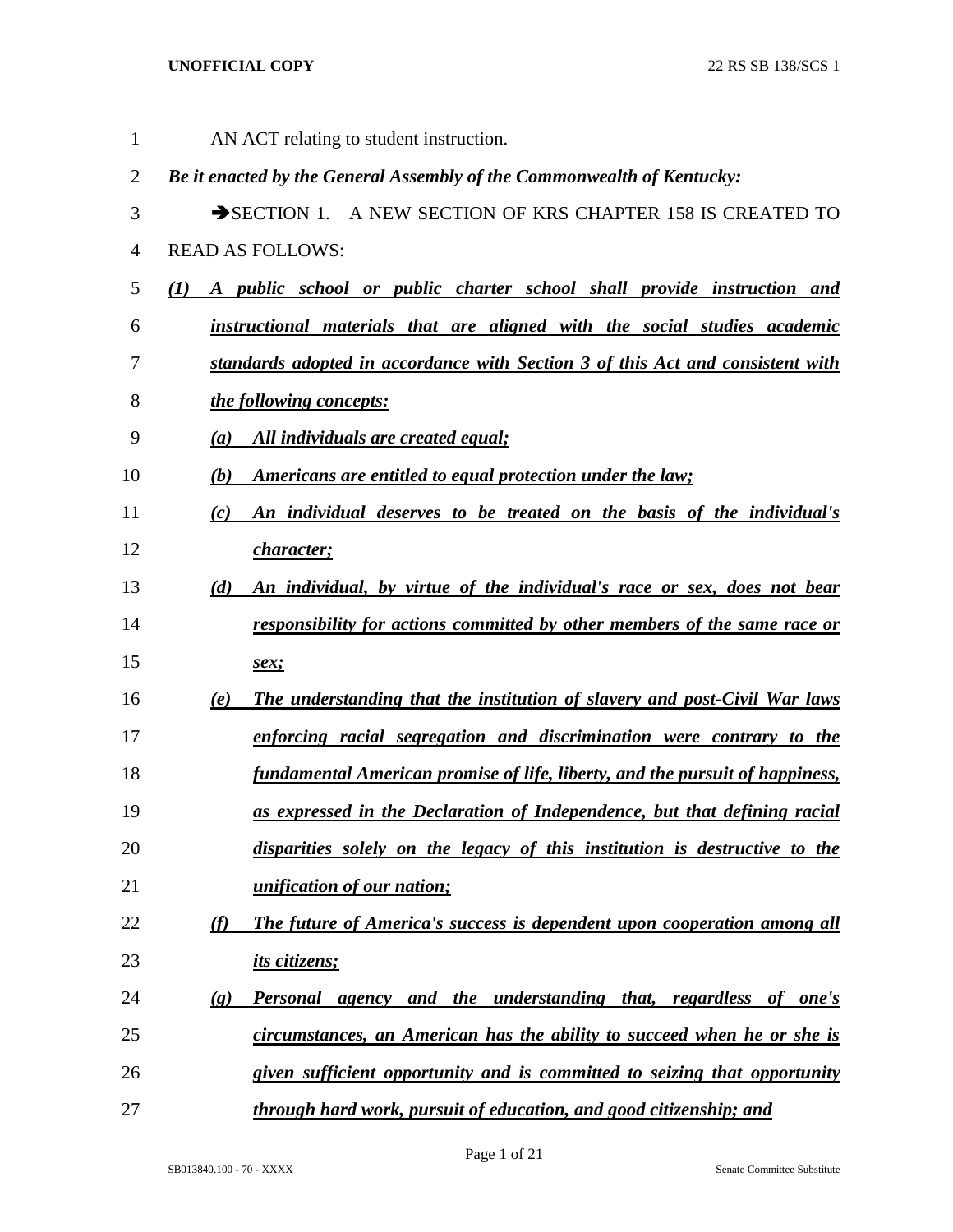| $\mathbf{1}$ | The significant value of the American principles of equality, freedom,<br>(h)                   |
|--------------|-------------------------------------------------------------------------------------------------|
| 2            | inalienable rights, respect for individual rights, liberty, and the consent of                  |
| 3            | <u>the governed.</u>                                                                            |
| 4            | Nothing in subsection (1) of this section shall be construed to restrict a public<br>(2)        |
| 5            | school or public charter school from providing instruction or using instructional               |
| 6            | materials that include:                                                                         |
| 7            | The history of an ethnic group, as described in textbooks and instructional<br>$\left(a\right)$ |
| 8            | <u>materials adopted by a school district;</u>                                                  |
| 9            | <b>The discussion of controversial aspects of history; or</b><br>(b)                            |
| 10           | The instruction and instructional materials on the historical oppression of a<br>(c)            |
| 11           | <i>particular group of people.</i>                                                              |
| 12           | Notwithstanding the every six (6) year schedule set forth in<br>(3)<br>(a)                      |
| 13           | <u>subsection(2)(a) of Section 3 of this Act, no later than July 1, 2023, the</u>               |
| 14           | Kentucky Department of Education shall incorporate fundamental                                  |
| 15           | American documents and speeches into the grade-level appropriate middle                         |
| 16           | and high school social studies academic standards and align corresponding                       |
| 17           | assessments, including but not limited to:                                                      |
| 18           | <b>The Mayflower Compact;</b><br>1.                                                             |
| 19           | <b>The Declaration of Independence;</b><br>2.                                                   |
| 20           | <b>The Constitution of the United States;</b><br><u>3.</u>                                      |
| 21           | <b>The Federalist No. 1 (Alexander Hamilton);</b><br><u>4.</u>                                  |
| 22           | <b>The Federalist Nos. 10 and 51 (James Madison);</b><br><u>5.</u>                              |
| 23           | <b>The June 8, 1789, speech on amendments to the Constitution of the</b><br><u>б.</u>           |
| 24           | <b>United States by James Madison;</b>                                                          |
| 25           | <b>The first ten (10) amendments to the Constitution of the United States,</b><br><u>7.</u>     |
| 26           | also known as the Bill of Rights;                                                               |
| 27           | <b>The 1796 Farewell Address by George Washington;</b><br>8.                                    |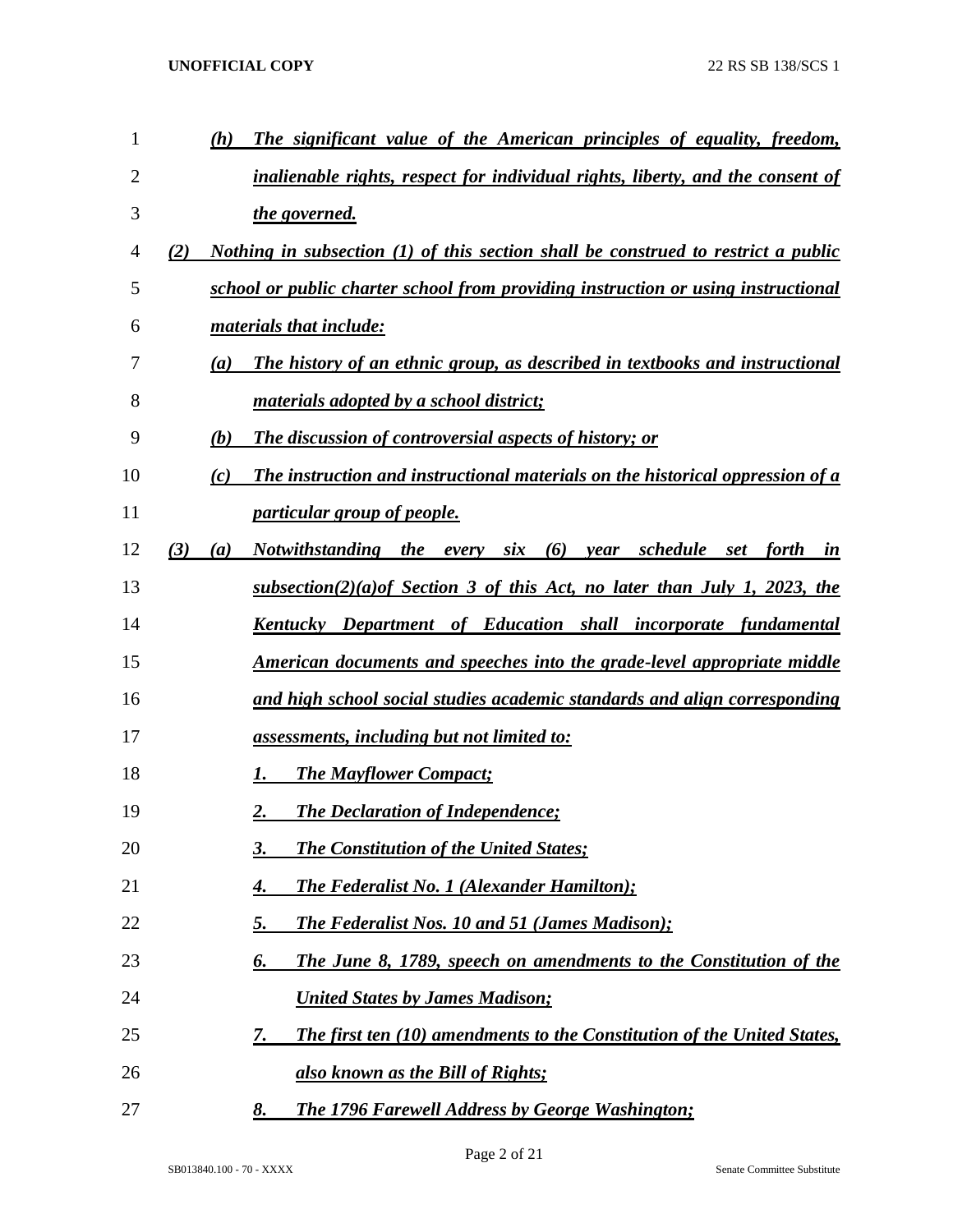| 1  | <b>The United States Supreme Court opinion in Marbury v. Madison, 5</b><br><u>9. </u> |
|----|---------------------------------------------------------------------------------------|
| 2  | U.S. 137 (1803);                                                                      |
| 3  | <b>The Monroe Doctrine by James Monroe;</b><br>10.                                    |
| 4  | What to the Slave is the Fourth of July? speech by Frederick<br>11.                   |
| 5  | Douglass;                                                                             |
| 6  | <b>The United States Supreme Court opinion in Dred Scott v. Sandford,</b><br>12.      |
| 7  | <u>60 U.S. 393 (1857);</u>                                                            |
| 8  | <b>Final Emancipation Proclamation by Abraham Lincoln;</b><br>13.                     |
| 9  | <b>The Gettysburg Address by Abraham Lincoln;</b><br>14.                              |
| 10 | <b>Declaration of Rights of the Women of the United States by Susan B.</b><br>15.     |
| 11 | <b>Anthony, Matilda Joslyn Gage, and Elizabeth Cady Stanton;</b>                      |
| 12 | <b>The September 18, 1895, Atlanta Exposition Address by Booker T.</b><br>16.         |
| 13 | <u>Washington;</u>                                                                    |
| 14 | <b>Of Booker T. Washington and Others by W.E.B. Du Bois;</b><br>17.                   |
| 15 | The United States Supreme Court opinion in Plessy v. Ferguson, 163<br>18.             |
| 16 | <u>U.S. 537 (1896);</u>                                                               |
| 17 | <b>The August 31, 1910, New Nationalism speech by Theodore Roosevelt;</b><br>19.      |
| 18 | The January 11, 1944, State of the Union Address by Franklin D.<br>20.                |
| 19 | Roosevelt;                                                                            |
| 20 | <b>The United States Supreme Court opinions in Brown v. Board of</b><br>21.           |
| 21 | <b>Education of Topeka, 347 U.S. 483 (1954) and Brown v. Board of</b>                 |
| 22 | <b>Education of Topeka, 349 U.S. 294 (1955);</b>                                      |
| 23 | Letter from Birmingham Jail by Martin Luther King, Jr.;<br>22.                        |
| 24 | The August 28, 1963, I Have a Dream speech by Martin Luther King,<br><u>23.</u>       |
| 25 | <b>Jr.</b> ; and                                                                      |
| 26 | A Time for Choosing by Ronald Reagan.<br>24.                                          |
| 27 | This revision shall not delay or otherwise impact the existing schedule as set<br>(b) |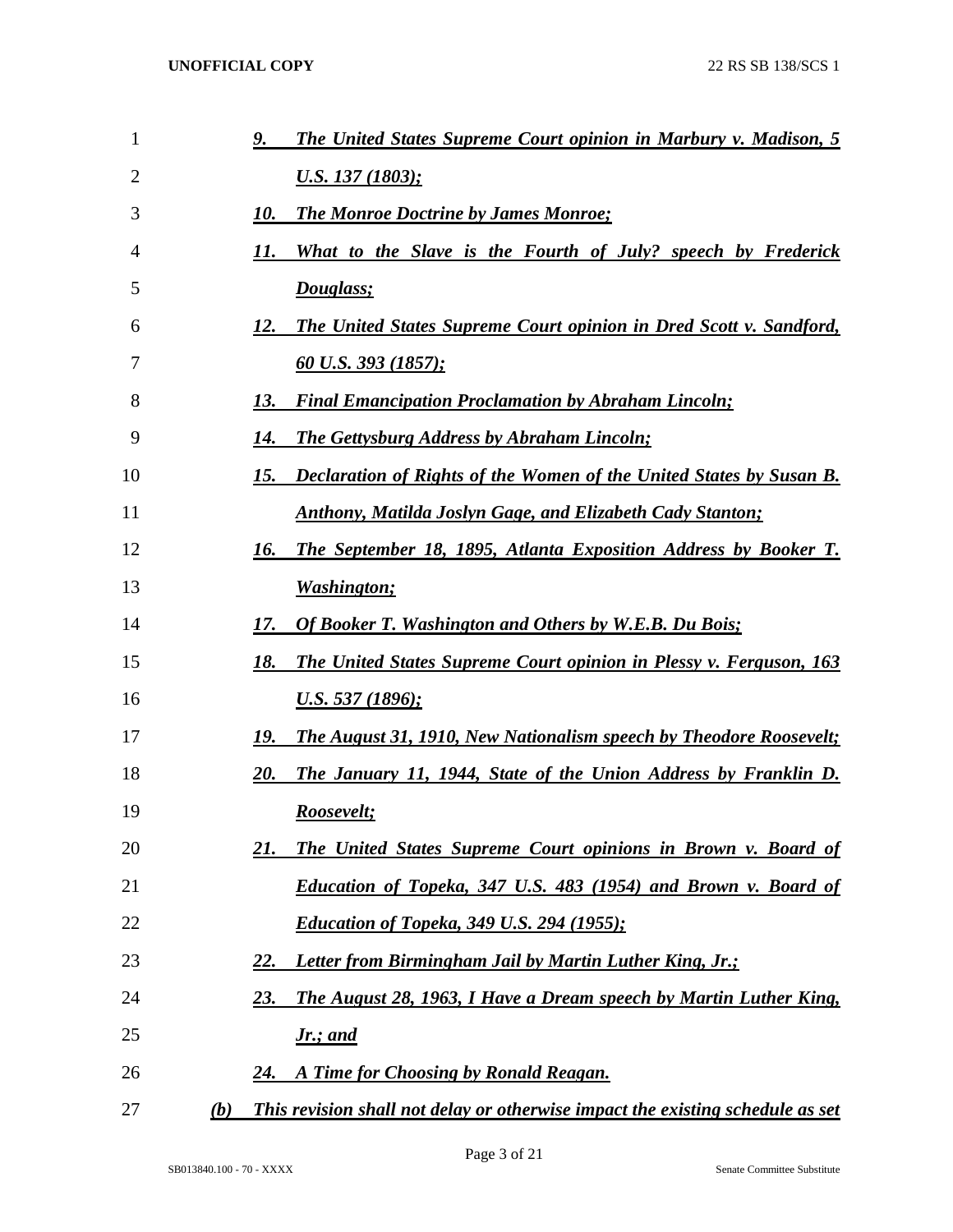| $\mathbf{1}$ |     | <u>forth in subsection (2) of Section 3 of this Act.</u>                                 |
|--------------|-----|------------------------------------------------------------------------------------------|
| 2            |     | Section 2. KRS 161.164 is amended to read as follows:                                    |
| 3            | (1) | No employee of the local school district shall take part in the management or            |
| 4            |     | activities of any political campaign for school board.                                   |
| 5            | (2) | No candidate for school board shall solicit or accept any political assessment,          |
| 6            |     | subscription, contribution, or service of any employee of the school district.           |
| 7            | (3) | No person shall use or promise to use, directly or indirectly, any official authority or |
| 8            |     | influence, whether possessed or anticipated, to secure or attempt to secure for any      |
| 9            |     | person an appointment or advantage in appointment to a position as teacher or            |
| 10           |     | employee of any district board of education, or an increase in pay or other              |
| 11           |     | advantage in employment in any such position, for the purpose of influencing the         |
| 12           |     | vote or political action of any person.                                                  |
| 13           | (4) | No teacher or employee of any district board of education shall be appointed or          |
| 14           |     | promoted to, or demoted or dismissed from, any position or in any way favored or         |
| 15           |     | discriminated against with respect to employment because of his political or             |
| 16           |     | religious opinions or affiliations or ethnic origin or race or color or sex or age or    |
| 17           |     | disabling condition.                                                                     |
| 18           | (5) | Any instruction or instructional materials on current, controversial topics related      |
| 19           |     | to public policy or social affairs provided to public school or public charter school    |
| 20           |     | students, regardless of whether the individual that provides the instruction is          |
| 21           |     | employed by the local school district or public charter school, shall be:                |
| 22           |     | Within the range of knowledge, understanding, age, and maturity of the<br>(a)            |
| 23           |     | students receiving the instruction; and                                                  |
| 24           |     | Relevant, objective, nondiscriminatory, and respectful to the differing<br>(b)           |
| 25           |     | <i>perspectives of students.</i>                                                         |
| 26           | (6) | An employee of a public school district or public charter school shall not violate a     |
|              |     |                                                                                          |

*student's first amendment rights by requiring or incentivizing a student to*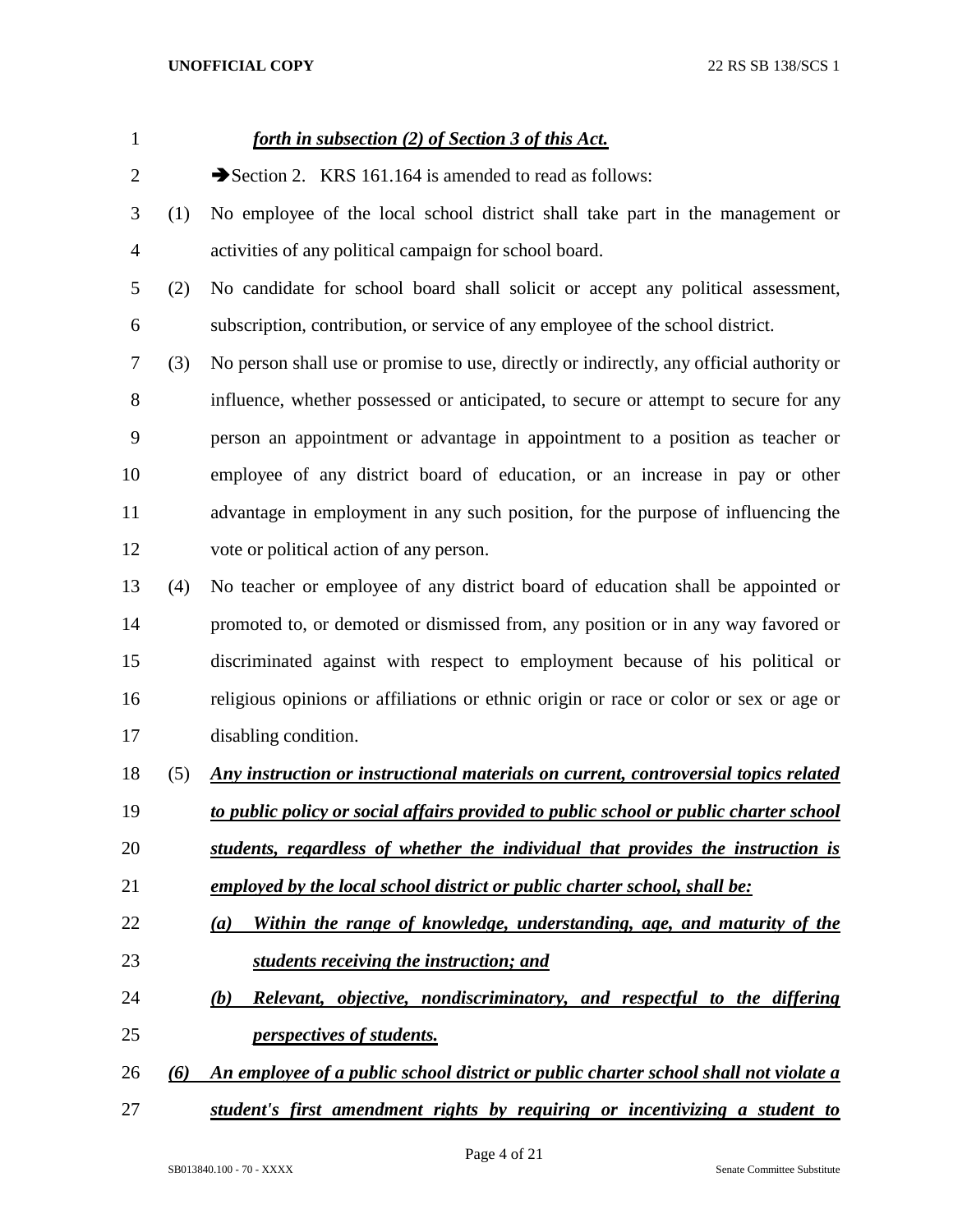| $\mathbf{1}$   |                  |          | advocate in a civic space on behalf of a perspective with which the student or the   |
|----------------|------------------|----------|--------------------------------------------------------------------------------------|
| $\overline{2}$ |                  |          | parent or guardian of a minor student does not agree.                                |
| 3              | (7)              |          | An employee of a local school district or public charter school shall not be         |
| $\overline{4}$ |                  |          | required to engage in training, orientation, or therapy that coerces the employee    |
| 5              |                  |          | to stereotype any group.                                                             |
| 6              | $\left(8\right)$ |          | The local superintendent shall inform all school employees of the provisions of this |
| $\overline{7}$ |                  | section. |                                                                                      |
| $8\,$          |                  |          | Section 3. KRS 158.6453 is amended to read as follows:                               |
| 9              | (1)              |          | As used in this section:                                                             |
| 10             |                  | (a)      | "Accelerated learning" means an organized way of helping students meet               |
| 11             |                  |          | individual academic goals by providing direct instruction to eliminate student       |
| 12             |                  |          | performance deficiencies or enable students to move more quickly through             |
| 13             |                  |          | course requirements and pursue higher level skill development;                       |
| 14             |                  | (b)      | "Constructed-response items" or "performance-based items" means individual           |
| 15             |                  |          | test items that require the student to create an answer rather than select a         |
| 16             |                  |          | response and may include fill-in-the-blank, short-answer, extended-answer,           |
| 17             |                  |          | open-response, and writing-on-demand formats;                                        |
| 18             |                  | (c)      | "Criterion-referenced test" means a test that is aligned with defined academic       |
| 19             |                  |          | content standards and measures an individual student's level of performance          |
| 20             |                  |          | against the standards;                                                               |
| 21             |                  | (d)      | "End-of-course examination" means the same as defined in KRS 158.860;                |
| 22             |                  | (e)      | "Formative assessment" means a process used by teachers and students during          |
| 23             |                  |          | instruction to adjust ongoing teaching and learning to improve students'             |
| 24             |                  |          | achievement of intended instructional outcomes. Formative assessments may            |
| 25             |                  |          | include the use of commercial assessments, classroom observations, teacher-          |
| 26             |                  |          | designed classroom tests and assessments, and other processes<br>and                 |
| 27             |                  |          | assignments to gain information about individual student learning;                   |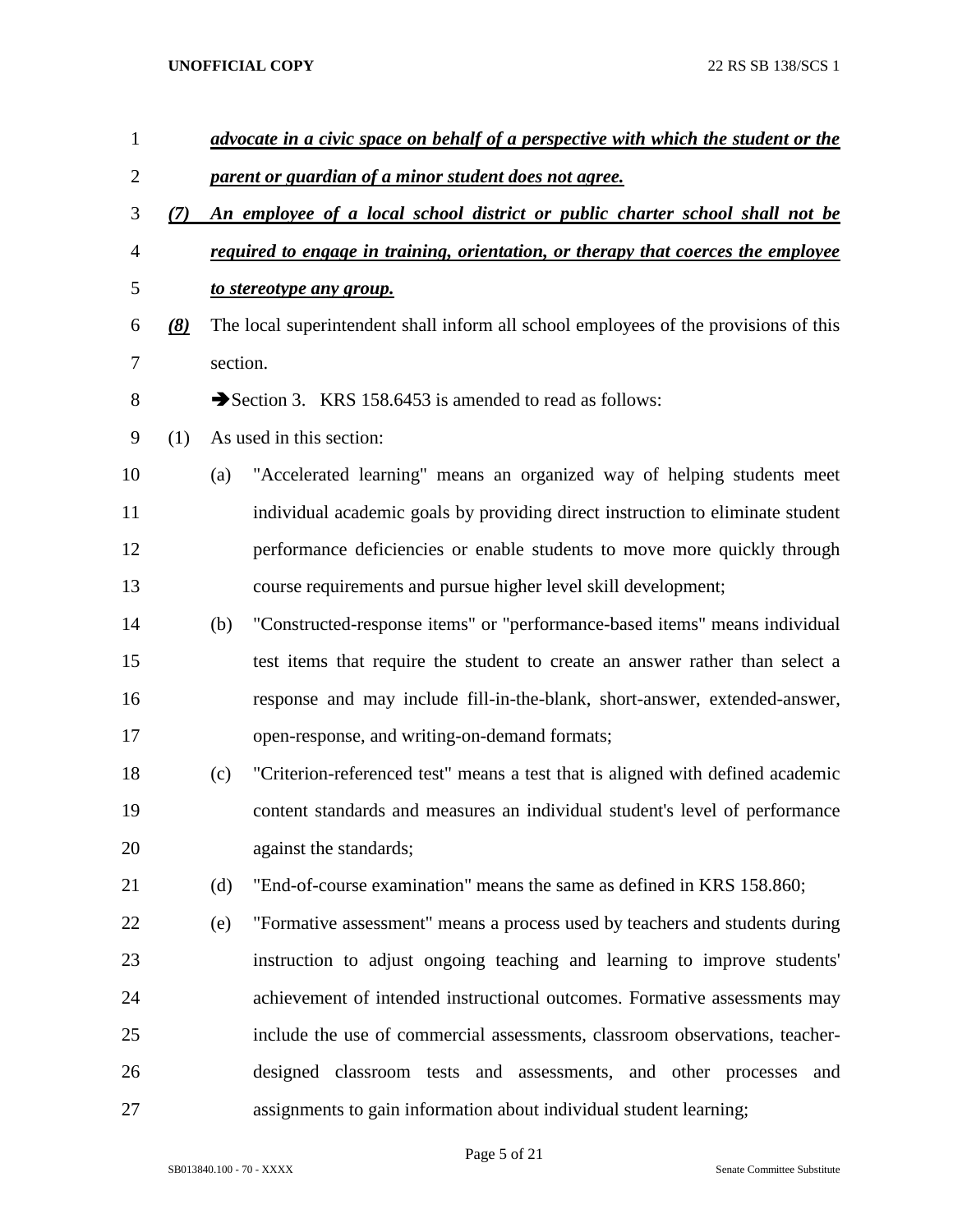- (f) "Interim assessments" means assessments that are given periodically throughout the year to provide diagnostic information and to show individual student performance against content standards;
- (g) "Summative assessment" means an assessment given at the end of the school year, semester, or other period of time to evaluate students' performance against content standards within a unit of instruction or a course; and
- (h) "Writing" means a purposeful act of thinking and expression that uses language to explore ideas and communicate meaning to others. Writing is a complex, multifaceted act of communication.
- (2) (a) Beginning in fiscal year 2017-2018, and every six (6) years thereafter, the Kentucky Department of Education shall implement a process for reviewing Kentucky's academic standards and the alignment of corresponding assessments for possible revision or replacement to ensure alignment with 14 transition readiness standards necessary for global competitiveness,  $\frac{1}{2}$  and with state career and technical education standards*, and Section 1 of this Act*.
- (b) The revisions to the content standards shall:
- 1. Focus on critical knowledge, skills, and capacities needed for success in 18 the global economy;
- 2. Result in fewer but more in-depth standards to facilitate mastery learning;
- 3. Communicate expectations more clearly and concisely to teachers, 22 parents, students, and citizens;
- 23 4. Be based on evidence-based research:
- 5. Consider international benchmarks; and
- 6. Ensure that the standards are aligned from elementary to high school to postsecondary education so that students can be successful at each education level.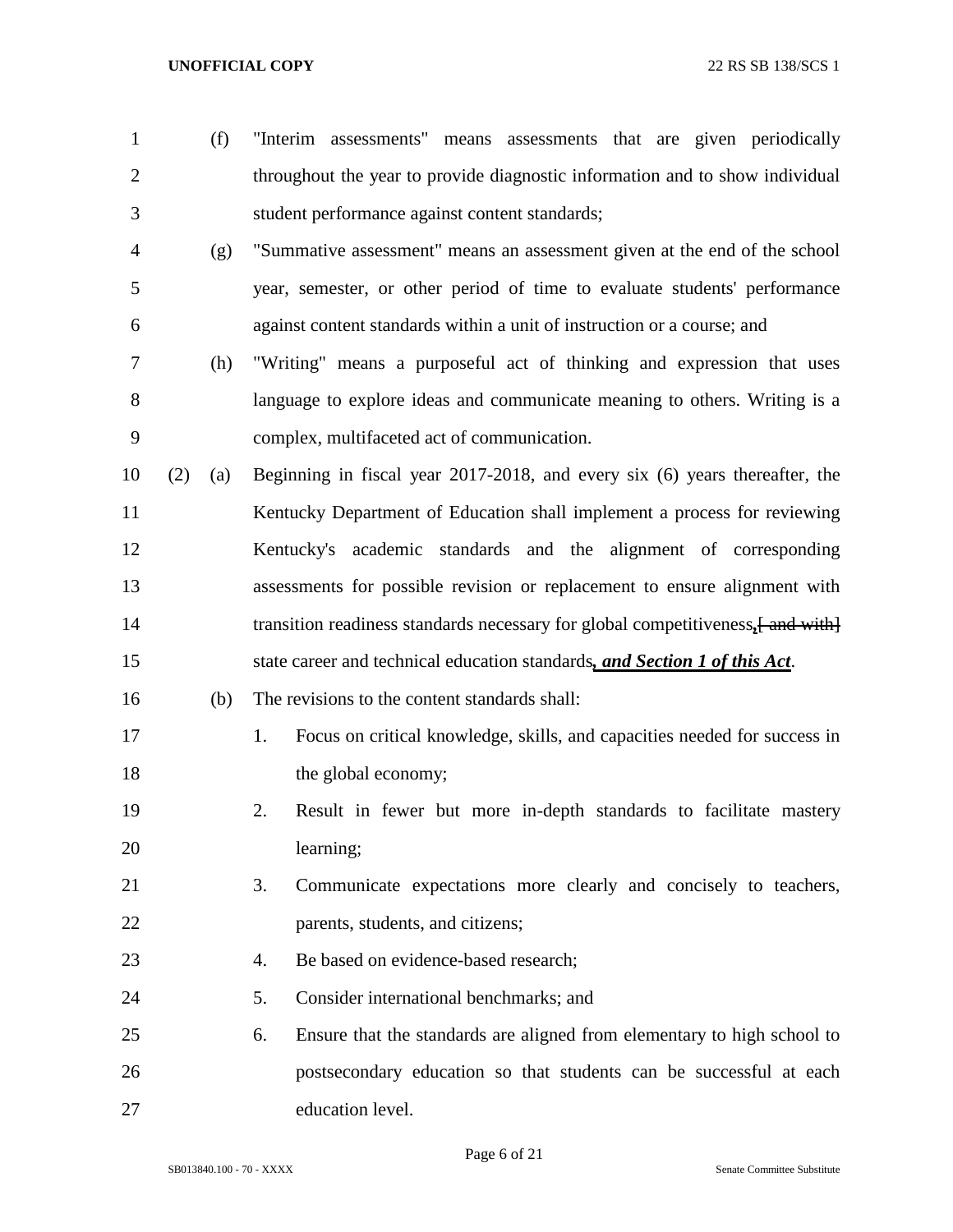| $\mathbf{1}$   | -1.<br>(c) | The department shall establish four (4) standards and assessments       |
|----------------|------------|-------------------------------------------------------------------------|
| 2              |            | review committees, with each committee composed of a minimum of six     |
| 3              |            | $(6)$ Kentucky public school teachers and a minimum of two $(2)$        |
| $\overline{4}$ |            | representatives from Kentucky institutions of higher education,         |
| $\overline{5}$ |            | including at least one (1) representative from a public institution of  |
| 6              |            | higher education. Each committee member shall teach in the subject area |
| $\overline{7}$ |            | that his or her committee is assigned to review and have no prior or    |
| 8              |            | current affiliation with a curriculum or assessment resources vendor.   |

- 2. One (1) of the four (4) committees shall be assigned to focus on the review of language arts and writing academic standards and assessments, one (1) on the review of mathematics academic standards and assessments, one (1) on the review of science academic standards and assessments, and one (1) on the review of social studies academic standards and assessments.
- (d) 1. The department shall establish twelve (12) advisory panels to advise and assist each of the four (4) standards and assessments review committees.
- 2. Three (3) advisory panels shall be assigned to each standards and assessments review committee. One (1) panel shall review the standards and assessments for kindergarten through grade five (5), one (1) shall review the standards and assessments for grades six (6) through eight (8), and one (1) shall review the standards and assessments for grades 22 nine (9) through twelve (12).
- 3. Each advisory panel shall be composed of at least one (1) representative from a Kentucky institution of higher education and a minimum of six (6) Kentucky public school teachers who teach in the grade level and subject reviewed by the advisory panel to which they are assigned and have no prior or current affiliation with a curriculum or assessment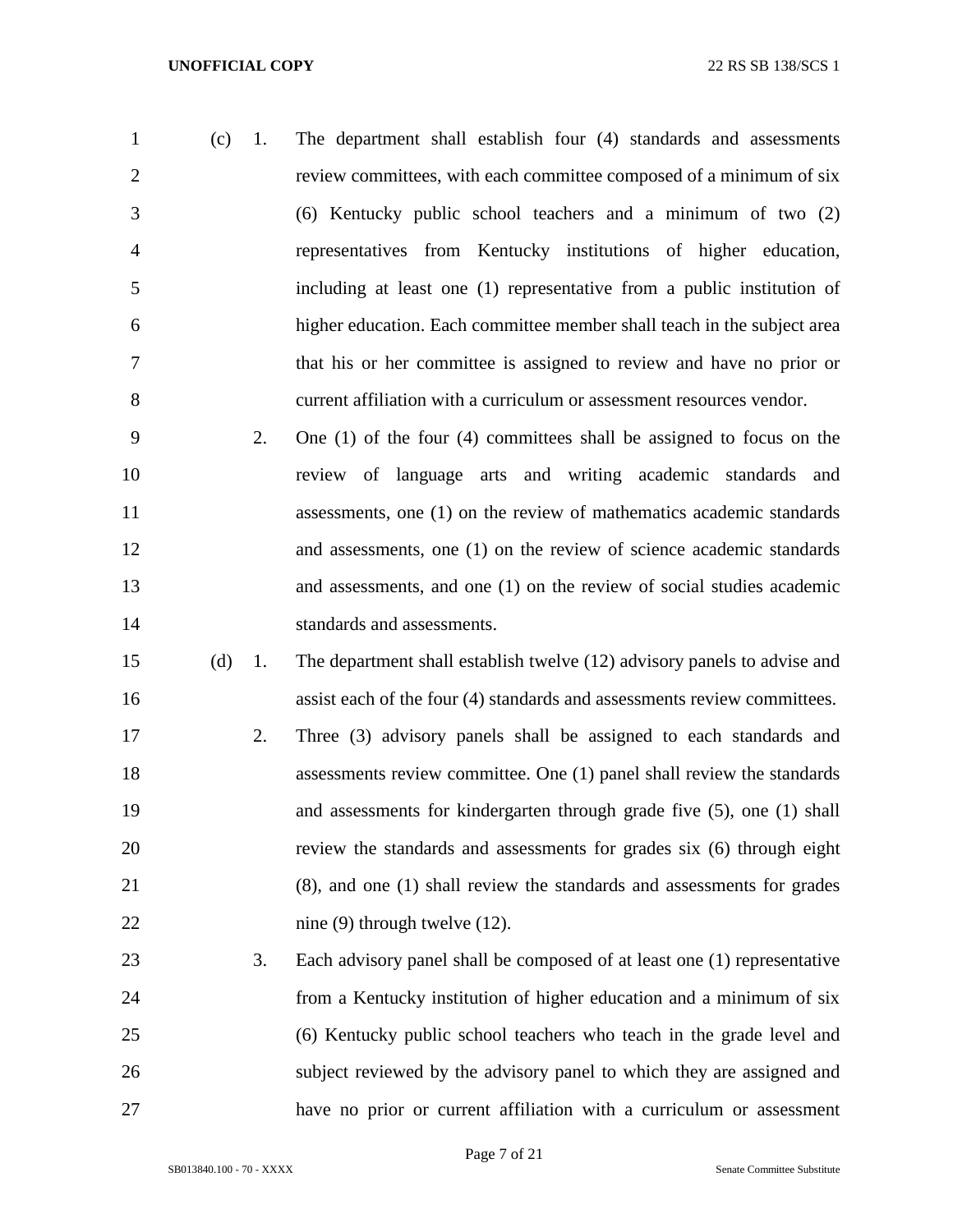| 1      |     |                | resources vendor.                                                            |
|--------|-----|----------------|------------------------------------------------------------------------------|
| 2      | (e) |                | The commissioner of education and the president of the Council on            |
| 3      |     |                | Postsecondary Education shall also provide consultants for the standards and |
| 4      |     |                | assessments review committees and the advisory panels who are business and   |
| 5      |     |                | industry professionals actively engaged in career fields that depend on the  |
| 6      |     |                | various content areas.                                                       |
| 7      | (f) | 1.             | The standards and assessments process review committee is hereby             |
| 8      |     |                | established and shall be composed of the commissioner of education or        |
| 9      |     |                | designee as a nonvoting member and nine (9) voting representatives of        |
| 10     |     |                | public schools, of whom at least two (2) shall be parents of public          |
| 11     |     |                | school students, appointed by the Governor and confirmed by the Senate       |
| 12     |     |                | in accordance with KRS 11.160 as follows:                                    |
| 13     |     | a.             | One (1) language arts teacher;                                               |
| 14     |     | b.             | One (1) math teacher;                                                        |
| 15     |     | $\mathbf{c}$ . | One (1) science teacher;                                                     |
| 16     |     | d.             | One (1) social studies teacher;                                              |
| 17     |     | e.             | Two (2) school principals;                                                   |
| 18     |     | f.             | Two (2) school superintendents; and                                          |
| 19     |     | g.             | One (1) school board member.                                                 |
| 20     |     | 2.             | On making appointments to the committee, the Governor shall ensure           |
| 21     |     |                | broad geographical urban and rural representation and representation of      |
| 22     |     |                | elementary, middle, and high school levels; ensure equal representation      |
| 23     |     |                | of the two (2) sexes, inasmuch as possible; and ensure that appointments     |
| 24     |     |                | reflect the minority racial composition of the Commonwealth.                 |
| 25     |     | 3.             | The review of the committee shall be limited to the procedural aspects       |
| 26     |     |                | of the review process undertaken prior to its consideration.                 |
| $27\,$ |     | 4.             | Notwithstanding KRS 12.028, the committee shall not be subject to            |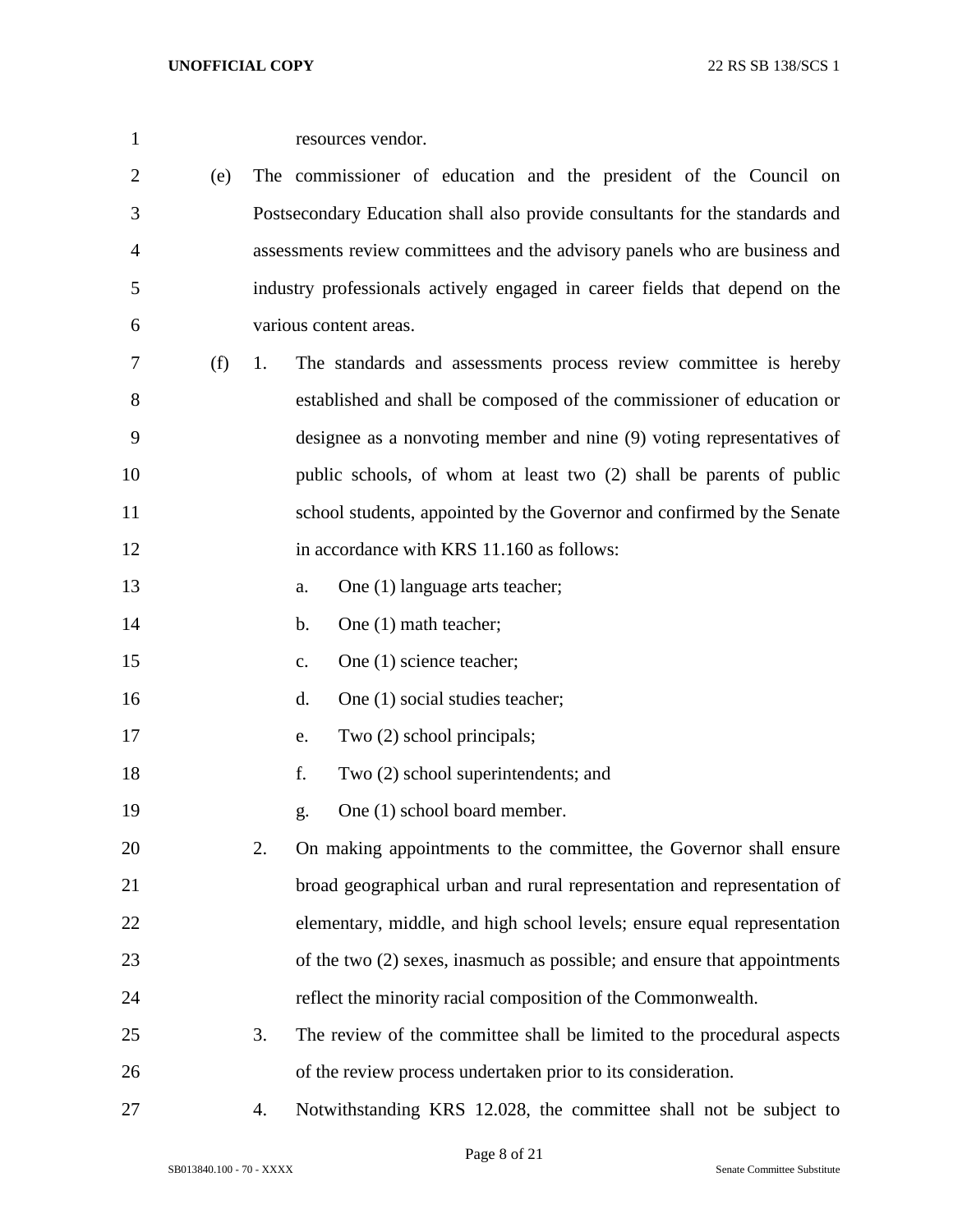reorganization by the Governor.

- $2 \quad (g)$  1. The review process implemented under this subsection shall be an open, transparent process that allows all Kentuckians an opportunity to participate. The department shall ensure the public's assistance in reviewing and suggesting changes to the standards and alignment adjustments to corresponding state assessments by establishing a Web site dedicated to collecting comments by the public and educators. An independent third party, which has no prior or current affiliation with a curriculum or assessment resources vendor, shall be selected by the department to collect and transmit the comments to the department for dissemination to the appropriate advisory panel for review and consideration.
- 2. Each advisory panel shall review the standards and assessments for its assigned subject matter and grade level and the suggestions made by the public and educators. After completing its review, each advisory panel shall make recommendations for changes to the standards and alignment adjustments for assessments to the appropriate standards and assessments review committee.
- 3. Each standards and assessments review committee shall review the findings and make recommendations to revise or replace existing standards and to adjust alignment of assessments.
- 4. The recommendations shall be published on the Web site established in this subsection for the purpose of gathering additional feedback from the public. The commissioner shall subsequently present the recommendations and the public feedback to the Interim Joint Committee on Education.
- 

5. The commissioner shall subsequently provide a report to the standards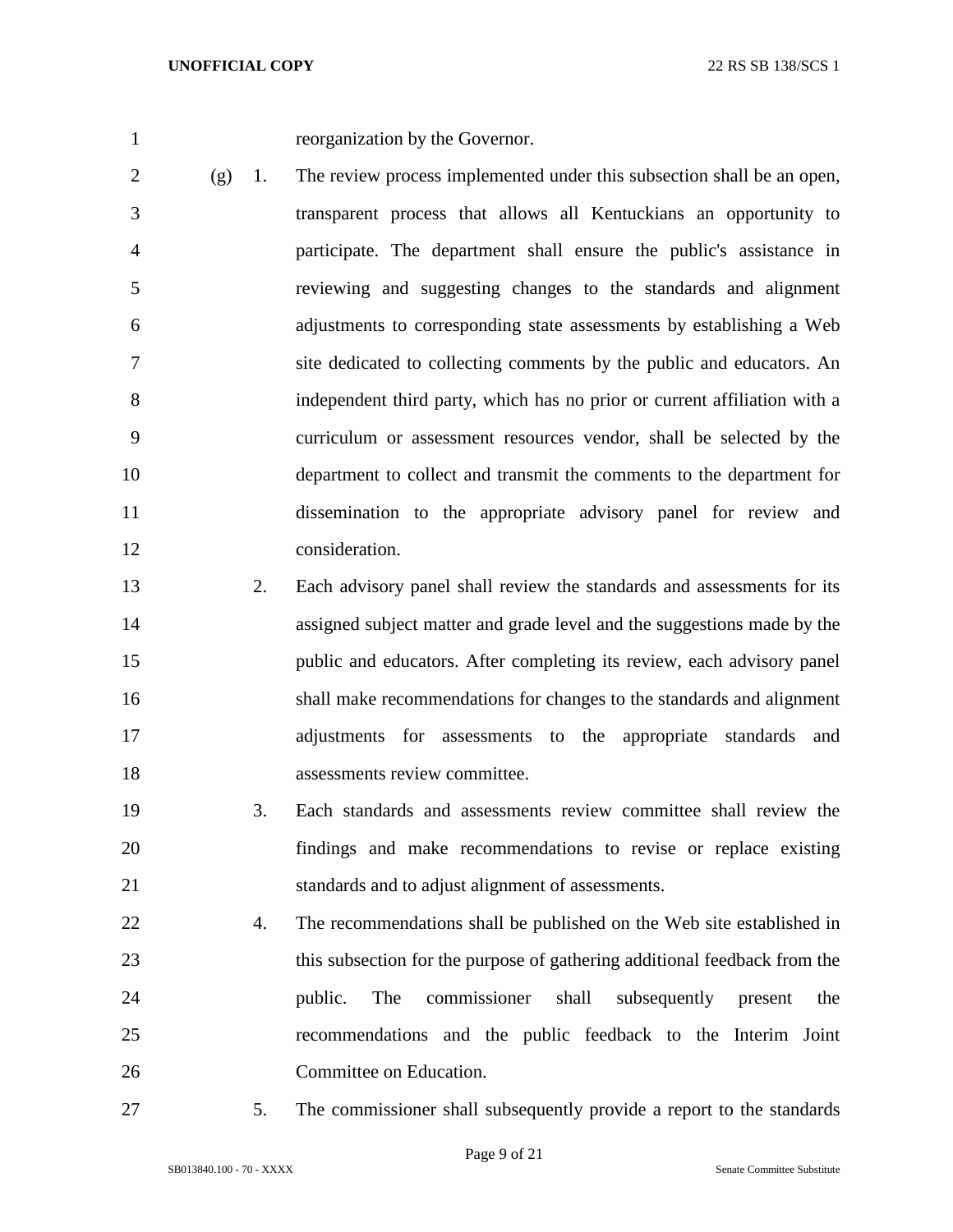| $\mathbf{1}$   | and assessments process review committee summarizing the process       |
|----------------|------------------------------------------------------------------------|
| $\overline{2}$ | conducted under this subsection and the resulting recommendations. The |
| 3              | report shall include but not be limited to the timeline of the review  |
| 4              | process, public feedback, and responses from the Interim Joint         |
| 5              | Committee on Education.                                                |

- 6. After receiving the commissioner's report, the standards and assessments process review committee shall either concur that stakeholders have had adequate opportunity to provide input on standards and the corresponding alignment of state assessments or find the input process deficient. If the process is found deficient, the recommendations may be returned to the appropriate standards and assessments review committee for review as described in subparagraph 3. of this paragraph. If the process is found sufficient, the recommendations shall be forwarded without amendment to the Kentucky Board of Education.
- (h) The Kentucky Board of Education shall promulgate administrative regulations in accordance with KRS Chapter 13A as may be needed for the administration of the review process, including staggering the timing and sequence of the review process by subject area and remuneration of the review committees and advisory panels described in paragraphs (c) and (d) of this subsection.
- (i) 1. The Kentucky Board of Education shall consider for approval the revisions to academic standards for a content area and the alignment of 22 the corresponding state assessment once recommendations are received from the standards and assessments process review committee. Existing state academic standards shall remain in place until the board approves new standards.
- 2. Any revision to, or replacement of, the academic standards and assessments as a result of the review process conducted under this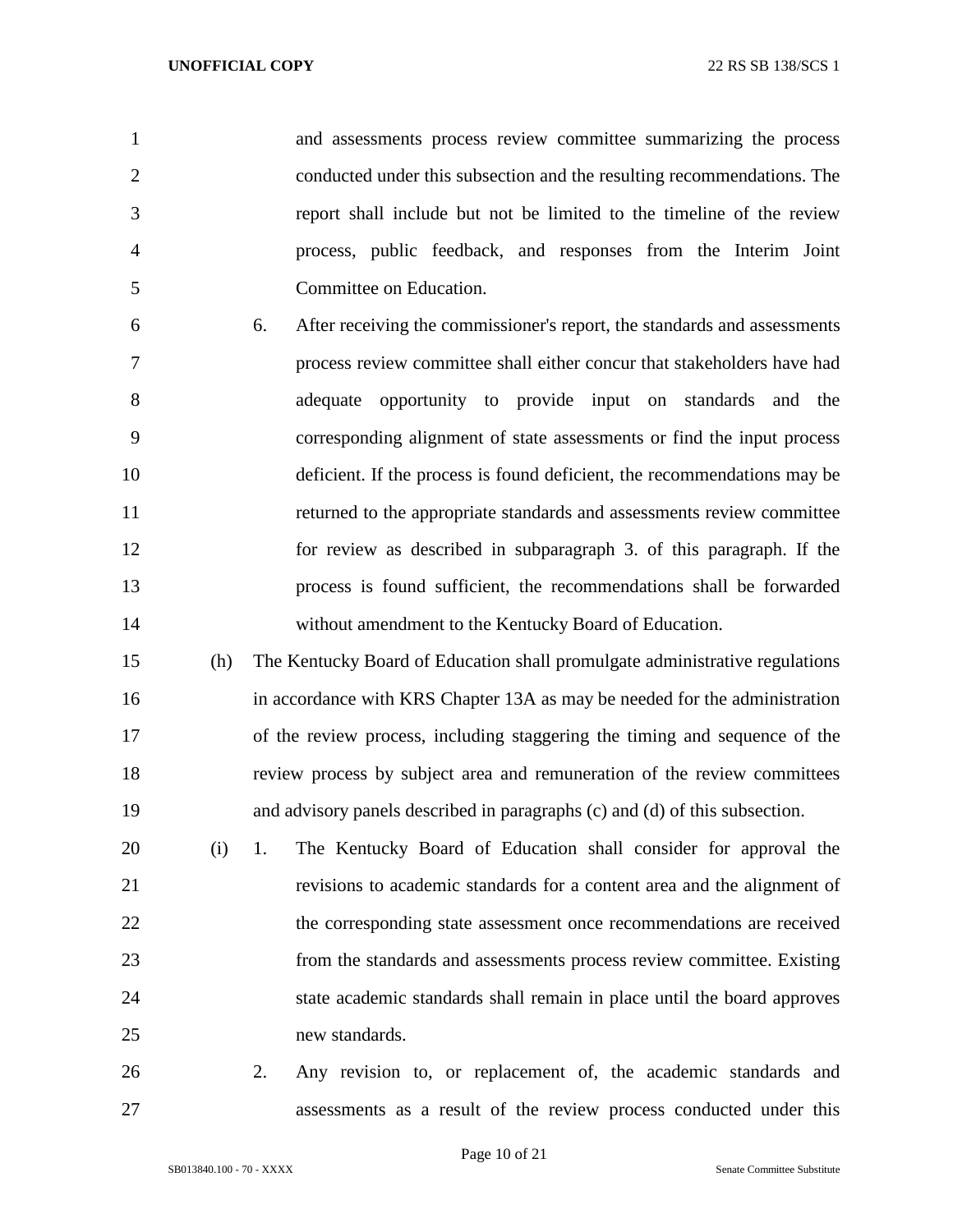| 1              |     |     | subsection shall be implemented in Kentucky public schools no later                |
|----------------|-----|-----|------------------------------------------------------------------------------------|
| $\overline{2}$ |     |     | than the second academic year following the review process. Existing               |
| 3              |     |     | academic standards shall be used until new standards are implemented.              |
| 4              |     |     | The Department of Education shall disseminate the academic content<br>3.           |
| 5              |     |     | standards to the schools and teacher preparation programs.                         |
| 6              |     | (j) | The Department of Education shall provide or facilitate statewide training         |
| 7              |     |     | sessions for existing teachers and administrators on how to:                       |
| 8              |     |     | 1.<br>Integrate the revised content standards into classroom instruction;          |
| 9              |     |     | Better integrate performance assessment of students within their<br>2.             |
| 10             |     |     | instructional practices; and                                                       |
| 11             |     |     | 3.<br>Help all students use higher-order thinking and communication skills.        |
| 12             |     | (k) | The Education Professional Standards Board in cooperation with the                 |
| 13             |     |     | Kentucky Board of Education and the Council on Postsecondary Education             |
| 14             |     |     | shall coordinate information and training sessions for faculty and staff in all of |
| 15             |     |     | the teacher preparation programs in the use of the revised academic content        |
| 16             |     |     | standards. The Education Professional Standards Board shall ensure that each       |
| 17             |     |     | teacher preparation program includes use of the academic standards in the pre-     |
| 18             |     |     | service education programs and that all teacher interns will have experience       |
| 19             |     |     | planning classroom instruction based on the revised standards.                     |
| 20             |     | (1) | The Council on Postsecondary Education in cooperation with the Kentucky            |
| 21             |     |     | Department of Education and the postsecondary education institutions in the        |
| 22             |     |     | state shall coordinate information sessions regarding the academic content         |
| 23             |     |     | standards for faculty who teach in the various content areas.                      |
| 24             | (3) | (a) | The Kentucky Board of Education shall be responsible for creating and              |
| 25             |     |     | implementing a balanced statewide assessment program that measures the             |
| 26             |     |     | students', schools', and districts' achievement of the goals set forth in KRS      |
| 27             |     |     | 158.645 and 158.6451, to ensure compliance with the federal Every Student          |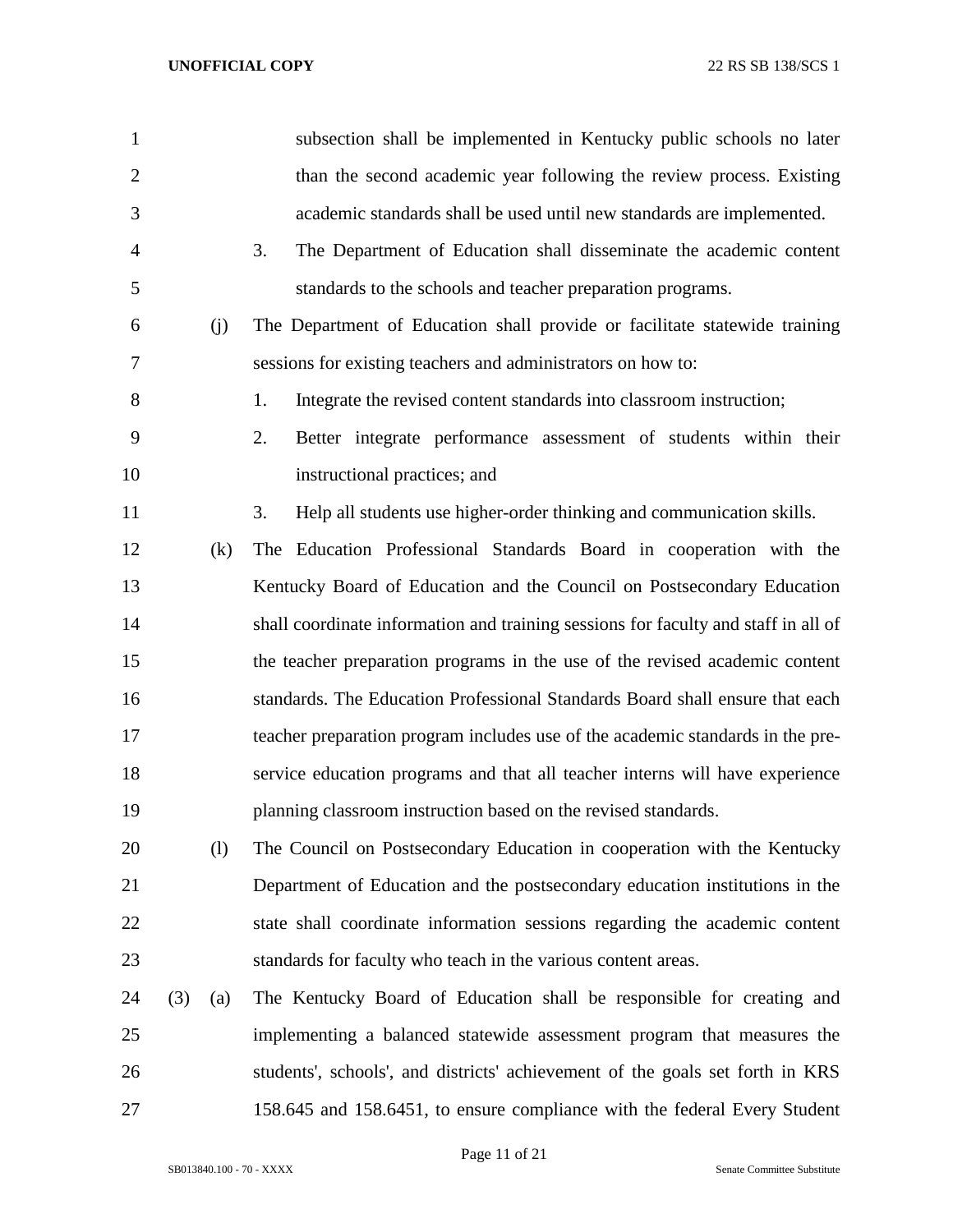|                |     | Succeeds Act of 2015, Pub. L. No. 114-95, or its successor, and to ensure   |
|----------------|-----|-----------------------------------------------------------------------------|
| 2              |     | school accountability.                                                      |
| 3 <sup>7</sup> | (h) | The board shall revise the annual statewide assessment program as needed in |
| $\overline{4}$ |     | accordance with revised academic standards and corresponding assessment     |

alignment adjustments approved by the board under subsection (2) of this

- section. (c) The statewide assessments shall not include any academic standards not
- approved by the board under subsection (2) of this section. (d) The board shall seek the advice of the Office of Education Accountability; the School Curriculum, Assessment, and Accountability Council; the Education
- Assessment and Accountability Review Subcommittee, and the department's technical advisory committee in the development of the assessment program. The statewide assessment program shall not include measurement of a student's ability to become a self-sufficient individual or to become a responsible member of a family, work group, or community.
- (4) (a) The academic components of the statewide assessment program shall be composed of annual student summative tests, which may include a combination of multiple competency-based assessment and performance measures approved by the Kentucky Board of Education.
- (b) The annual student summative tests shall:
- 1. Measure individual student achievement in language, reading, English, mathematics, science, and social studies at designated grades;
- 2. Provide teachers and parents a valid and reliable comprehensive analysis of skills mastered by individual students;
- 3. Provide diagnostic information that identifies strengths and academic deficiencies of individual students in the content areas;
- 
- 4. Provide information to teachers that can enable them to improve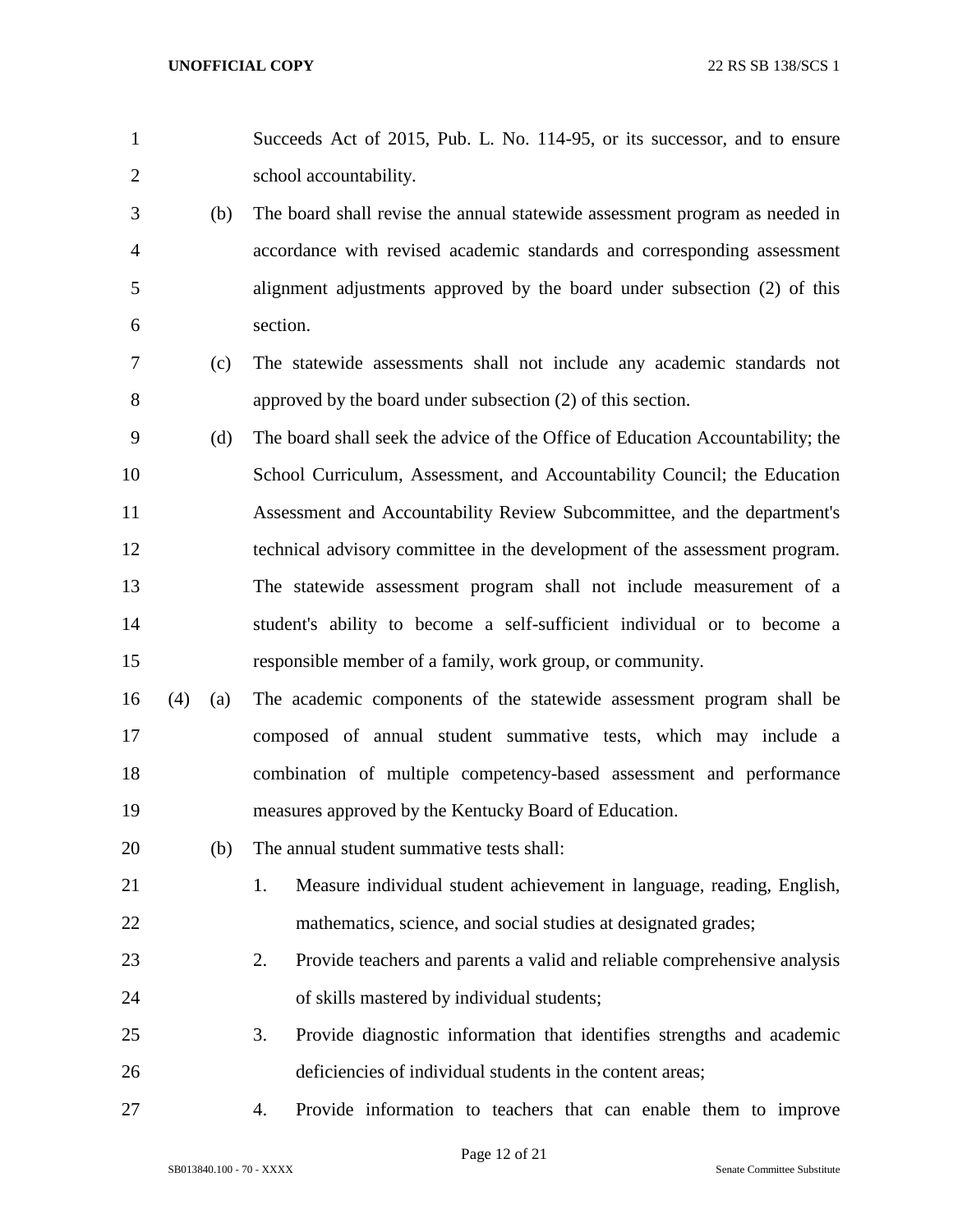| $\mathbf{1}$   |     |     |    | instruction for current and future students;                                 |
|----------------|-----|-----|----|------------------------------------------------------------------------------|
| $\overline{2}$ |     |     | 5. | Provide longitudinal profiles for students; and                              |
| 3              |     |     | 6. | Ensure school and district accountability for student achievement of the     |
| 4              |     |     |    | goals set forth in KRS 158.645 and 158.6451, except the statewide            |
| 5              |     |     |    | assessment program shall not include measurement of a student's ability      |
| 6              |     |     |    | to become a self-sufficient individual or to become a responsible            |
| 7              |     |     |    | member of a family, work group, or community.                                |
| 8              | (5) |     |    | The state student assessments shall include the following components:        |
| 9              |     | (a) |    | Elementary and middle grades requirements are:                               |
| 10             |     |     | 1. | A criterion-referenced test each in mathematics and reading in grades        |
| 11             |     |     |    | three $(3)$ through eight $(8)$ that is valid and reliable for an individual |
| 12             |     |     |    | student and that measures the depth and breadth of Kentucky's academic       |
| 13             |     |     |    | content standards;                                                           |
| 14             |     |     | 2. | A criterion-referenced test each in science and social studies that is valid |
| 15             |     |     |    | and reliable for an individual student as necessary to measure the depth     |
| 16             |     |     |    | breadth of Kentucky's academic content standards to be<br>and                |
| 17             |     |     |    | administered one (1) time within the elementary and middle grades,           |
| 18             |     |     |    | respectively;                                                                |
| 19             |     |     | 3. | An on-demand assessment of student writing to be administered one (1)        |
| 20             |     |     |    | time within the elementary grades and one (1) time within the middle         |
| 21             |     |     |    | grades; and                                                                  |
| 22             |     |     | 4. | An editing and mechanics test relating to writing, using multiple choice     |
| 23             |     |     |    | and constructed response items, to be administered one (1) time within       |
| 24             |     |     |    | the elementary and the middle grades, respectively;                          |
| 25             |     | (b) |    | High school requirements are:                                                |
| 26             |     |     | 1. | A criterion-referenced test in mathematics, reading, and science that is     |
| 27             |     |     |    | valid and reliable for an individual student and that measures the depth     |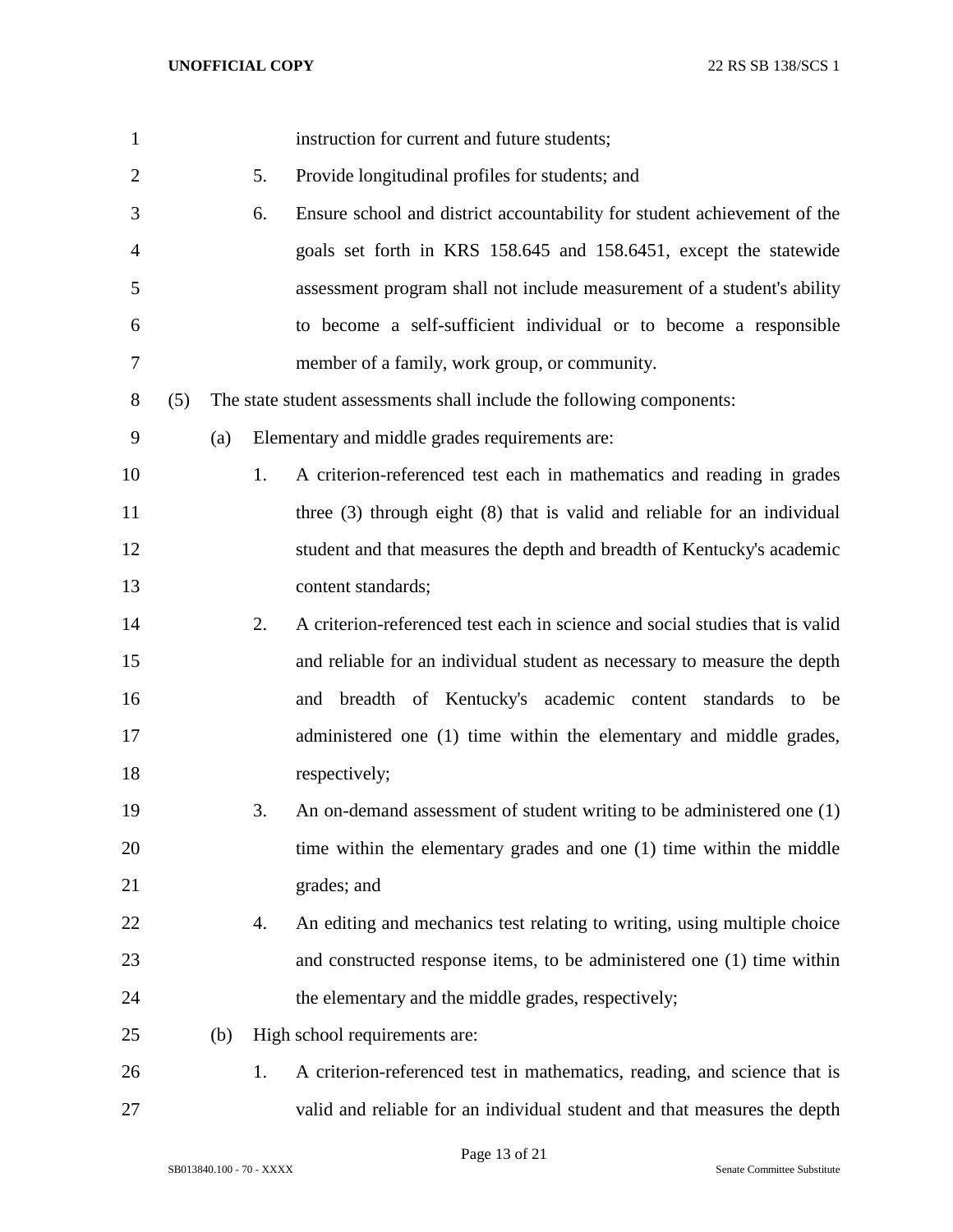| $\mathbf{1}$   |     | and breadth of Kentucky's academic content standards to<br>be                      |
|----------------|-----|------------------------------------------------------------------------------------|
| $\overline{2}$ |     | administered one (1) time within the high school grades;                           |
| 3              |     | 2.<br>A criterion-referenced test in social studies that is valid and reliable for |
| 4              |     | an individual student as necessary to measure the depth and breadth of             |
| 5              |     | Kentucky's academic content standards to be administered one (1) time              |
| 6              |     | within the high school grades;                                                     |
| 7              |     | 3.<br>An on-demand assessment of student writing to be administered one (1)        |
| 8              |     | time within the high school grades;                                                |
| 9              |     | 4.<br>An editing and mechanics test relating to writing, using multiple choice     |
| 10             |     | and constructed response items, to be administered one (1) time within             |
| 11             |     | the high school grades; and                                                        |
| 12             |     | A college admissions examination to assess English, reading,<br>5.                 |
| 13             |     | mathematics, and science in the spring of grade ten (10) and the spring            |
| 14             |     | of grade eleven $(11)$ ;                                                           |
| 15             | (c) | The Kentucky Board of Education shall add any other component necessary to         |
| 16             |     | comply with the Every Student Succeeds Act of 2015, Pub. L. No. 114-95, or         |
| 17             |     | its successor, as determined by the United States Department of Education;         |
| 18             | (d) | The criterion-referenced components required in this subsection shall be           |
| 19             |     | composed of constructed response items and multiple choice items;                  |
| 20             | (e) | Kentucky Board of Education may incorporate end-of-course<br>The                   |
| 21             |     | examinations into the assessment program to be used in lieu of requirements        |
| 22             |     | for criterion-referenced tests required under paragraph (b) of this subsection;    |
| 23             |     | and                                                                                |
| 24             | (f) | The results of the assessment program developed under this subsection shall        |
| 25             |     | be used by schools and districts to determine appropriate instructional            |
| 26             |     | modifications for all students in order for students to make continuous            |
| 27             |     | progress, including that needed by advanced learners.                              |

Page 14 of 21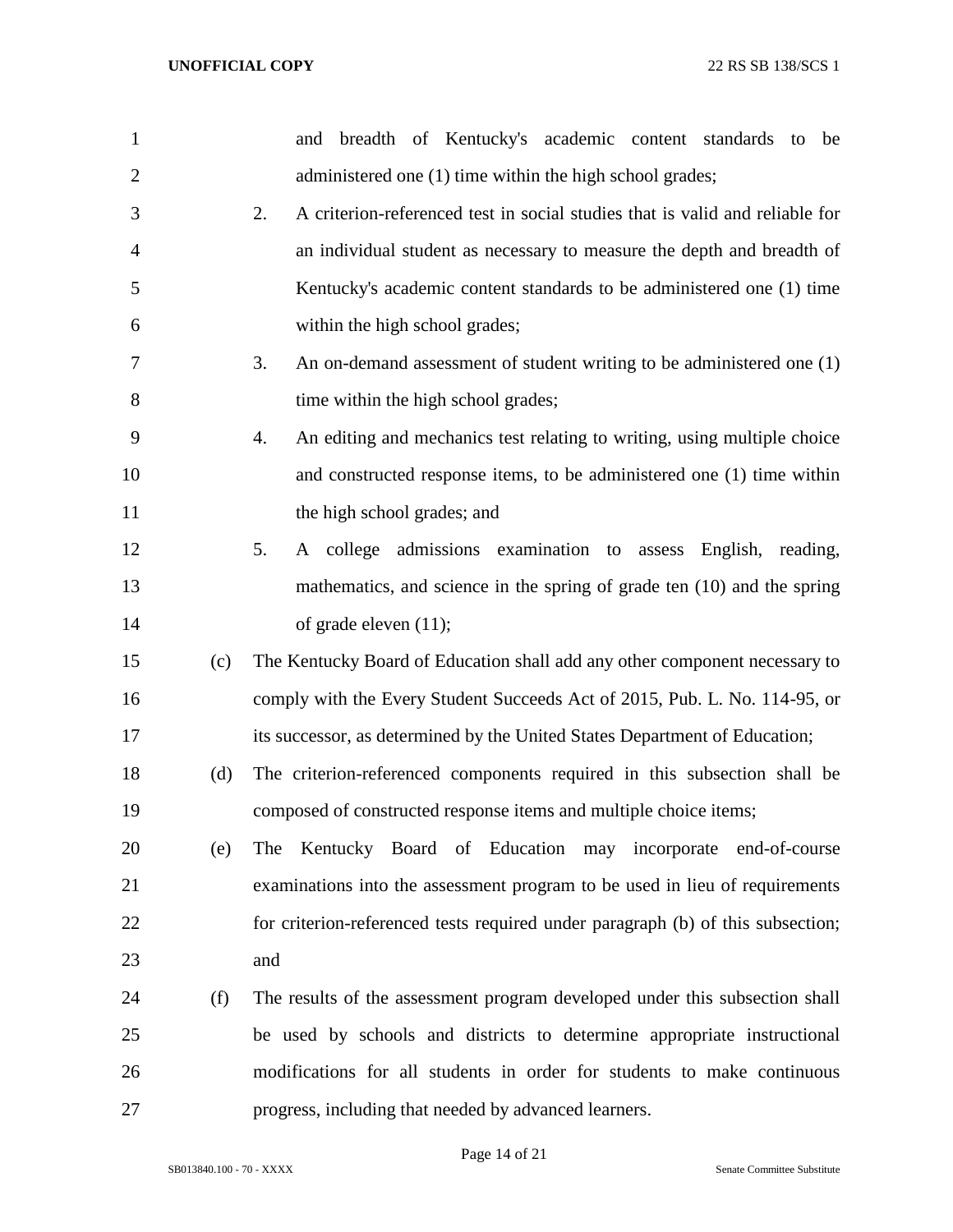(6) Each school district shall administer the statewide student assessment during the last fourteen (14) days of school in the district's instructional calendar. The Kentucky Board of Education may change the testing window to allow for innovative assessment systems or other online test administration and shall promulgate administrative regulations that minimize the number of days of testing and outline the procedures to be used during the testing process to ensure test security, including procedures for testing makeup days, and to comply with federal assessment requirements.

 (7) A student enrolled in a district-operated or district-contracted alternative program shall participate in the appropriate assessments required by this section.

 (8) A local school district may select and use commercial interim or formative assessments or develop and use its own formative assessments to provide data on how well its students are growing toward mastery of Kentucky academic standards, so long as the district's local school board develops a policy minimizing the reduction in instructional time related to the administration of the interim assessments. Nothing in this section precludes teachers from using ongoing teacher-developed formative processes.

 (9) Each school that enrolls primary students shall use diagnostic assessments and prompts that measure readiness in reading and mathematics for its primary students as determined by the school to be developmentally appropriate. The schools may use commercial products, use products and procedures developed by the district, or develop their own diagnostic procedures. The results shall be used to inform the teachers and parents or guardians of each student's skill level.

 (10) The state board shall ensure that a technically sound longitudinal comparison of the assessment results for the same students shall be made available.

 (11) The following provisions shall apply to the college admissions examinations described in subsection (5)(b)5. of this section: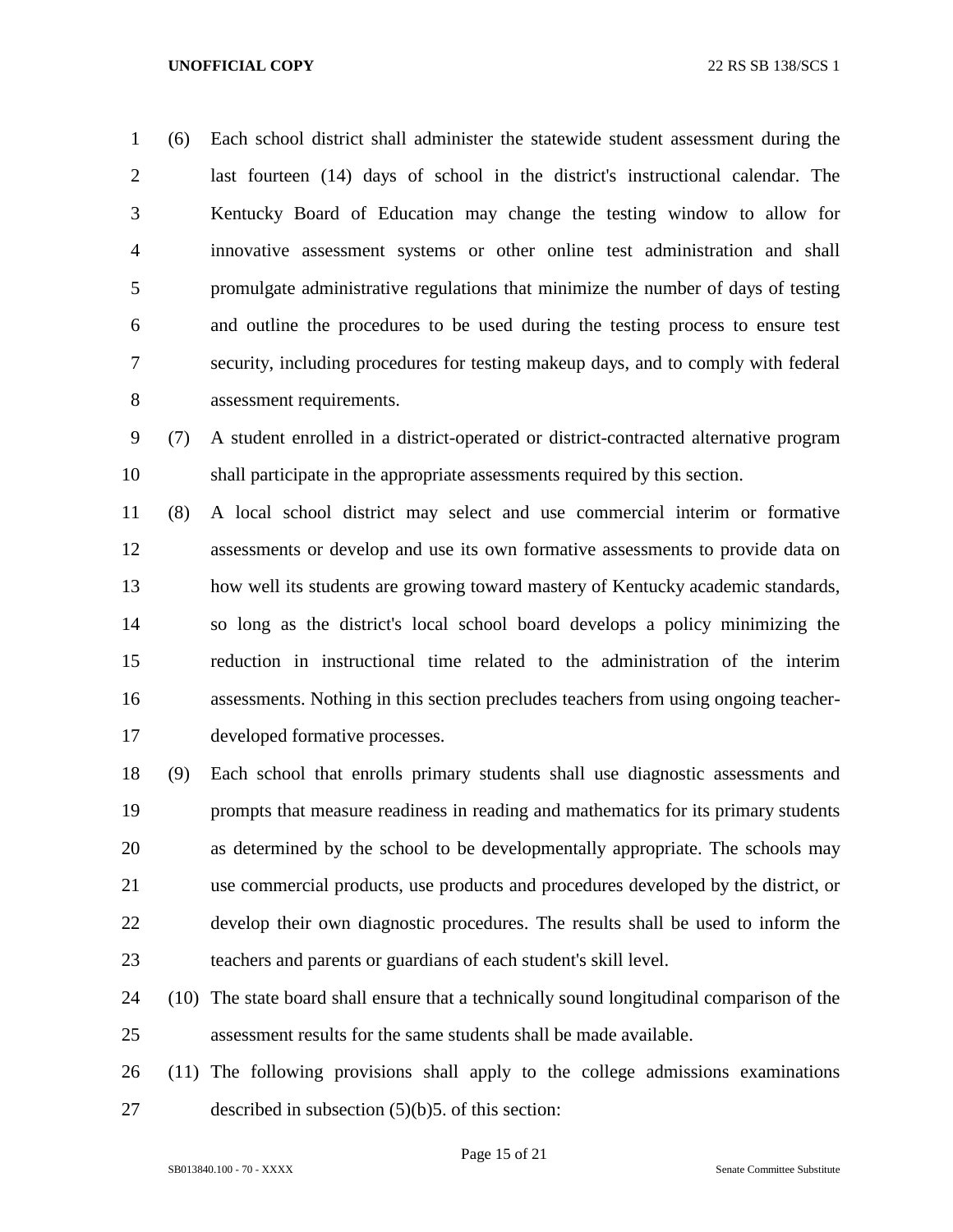- (a) The cost of both college admissions examinations administered to students in high school shall be paid for by the Kentucky Department of Education. The costs of additional college admissions examinations shall be the responsibility of the student; (b) If funds are available, the Kentucky Department of Education shall provide a college admissions examination preparation program to all public high school juniors. The department may contract for necessary services; and (c) Accommodations provided to a student with a disability taking the college admissions assessments under this subsection shall consist of: 1. Accommodations provided in a manner allowed by the college admissions assessment provider when results in test scores are reportable to a postsecondary institution for admissions and placement purposes, except as provided in subparagraph 2. of this paragraph; or 2. Accommodations provided in a manner allowed by a student's individualized education program as defined in KRS 158.281 for a student whose disability precludes valid assessment of his or her academic abilities using the accommodations provided under subparagraph 1. of this paragraph when the student's scores are not reportable to a postsecondary institution for admissions and placement 20 purposes. (12) Kentucky teachers shall have a significant role in providing feedback about the design of the assessments, except for the college admissions exams described in subsection (5)(b)5. of this section. The assessments shall be designed to: (a) Measure grade appropriate core academic content, basic skills, and higher- order thinking skills and their application; (b) Provide valid and reliable scores for schools. If scores are reported for
- students individually, they shall be valid and reliable;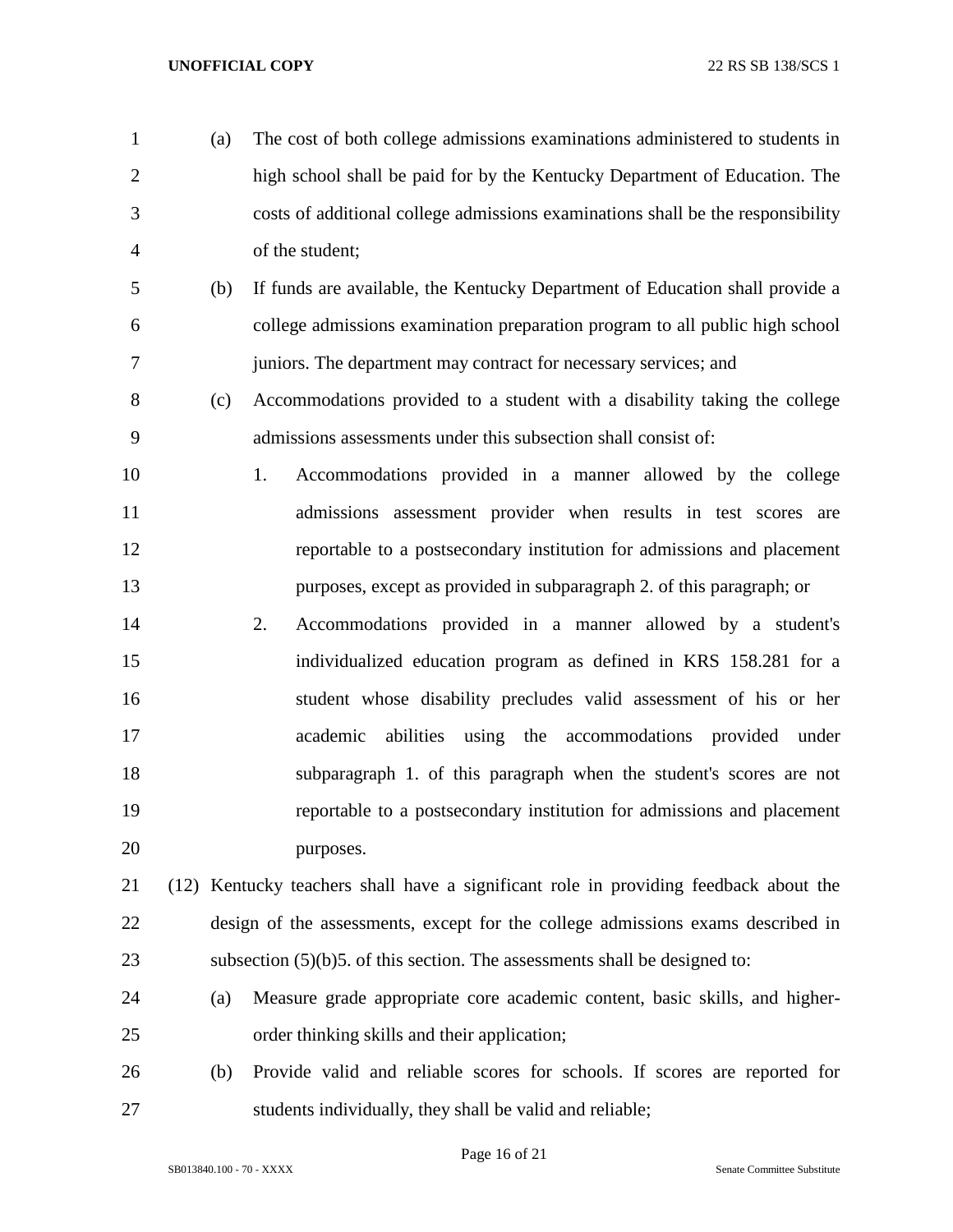- 
- (c) Minimize the time spent by teachers and students on assessment; and
- 
- (d) Assess Kentucky academic standards only.
- (13) The results from assessment under subsections (3) and (5) of this section shall be reported to the school districts and schools no later than seventy-five (75) days following the last day the assessment can be administered. Assessment reports provided to the school districts and schools shall include an electronic copy of an operational subset of test items from each assessment administered to their students and the results for each of those test items by student and by school.
- (14) The Department of Education shall gather information to establish the validity of the assessment and accountability program. It shall develop a biennial plan for validation studies that shall include but not be limited to the consistency of student results across multiple measures, the congruence of school scores with documented improvements in instructional practice and the school learning environment, and the potential for all scores to yield fair, consistent, and accurate student performance level and school accountability decisions. Validation activities shall take place in a timely manner and shall include a review of the accuracy of scores assigned to students and schools, as well as of the testing materials. The plan shall be submitted to the Commission by July 1 of the first year of each biennium. A summary of the findings shall be submitted to the Legislative Research Commission by September 1 of the second year of the biennium.
- (15) The Department of Education and the state board shall offer optional assistance to local school districts and schools in developing and using continuous assessment strategies needed to assure student progress. The continuous assessment shall provide diagnostic information to improve instruction to meet the needs of individual students.
- (16) The Administration Code for Kentucky's Assessment Program shall include prohibitions of inappropriate test preparation activities by school district employees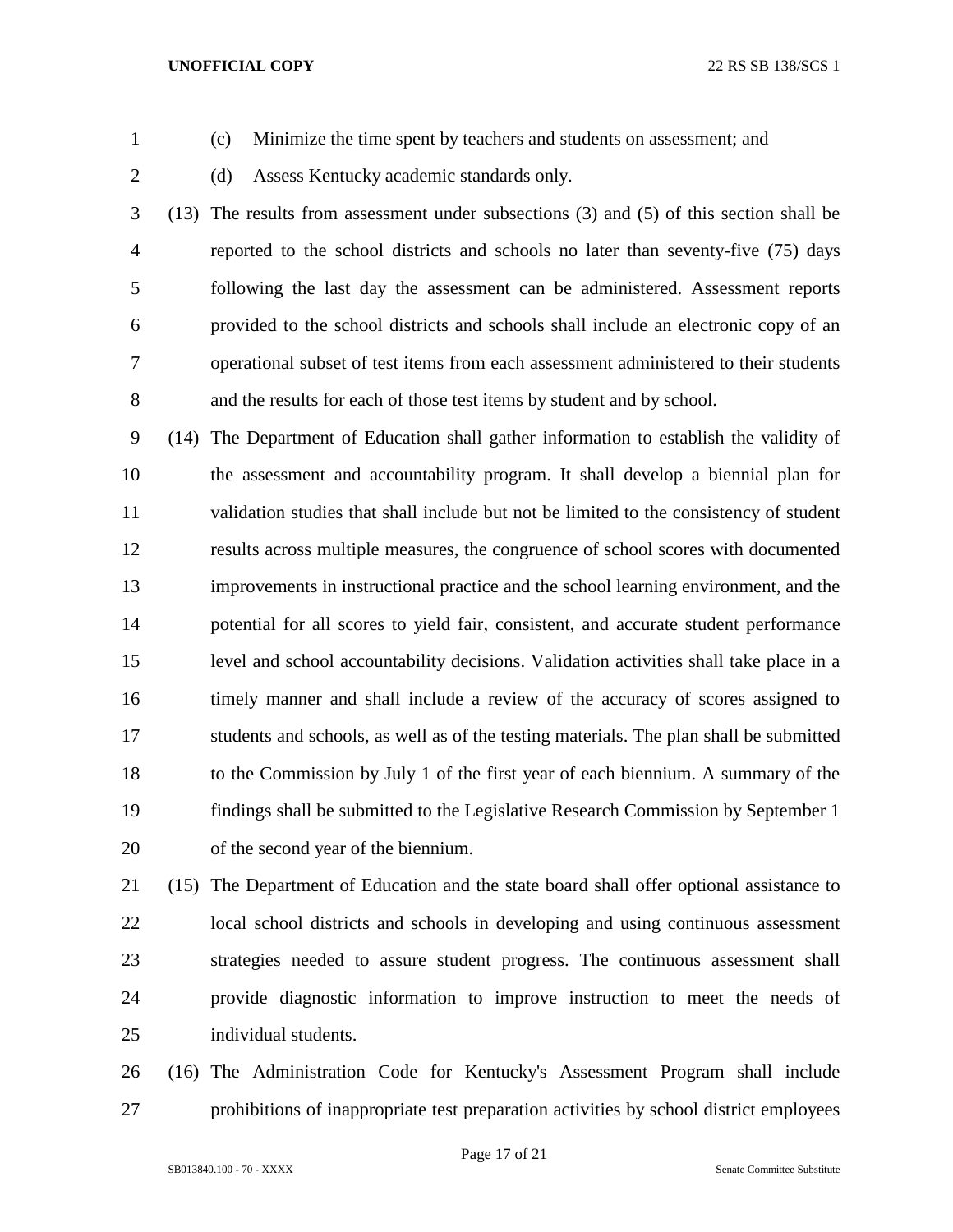charged with test administration and oversight, including but not limited to the issue of teachers being required to do test practice in lieu of regular classroom instruction and test practice outside the normal work day. The code shall include disciplinary sanctions that may be taken toward a school or individuals.

 (17) The Kentucky Board of Education, after the Department of Education has received advice from the Office of Education Accountability; the School Curriculum, Assessment, and Accountability Council; and the department's technical advisory committee, shall promulgate an administrative regulation under KRS Chapter 13A to establish the components of a reporting structure for assessments administered under this section. The reporting structure shall include the following components:

 (a) A school report card that clearly communicates with parents and the public about school performance. The school report card shall be sent to the parents of the students of the districts, and information on electronic access to a summary of the results for the district shall be published in the newspaper with the largest circulation in the county. It shall include but not be limited to the following components reported by race, gender, and disability when appropriate:

- 1. Student academic achievement, including the results from each of the assessments administered under this section;
- 2. For Advanced Placement, Cambridge Advanced International, and International Baccalaureate, the courses offered, the number of students enrolled, completing, and taking the examination for each course, and the percentage of examinees receiving a score of three (3) or better on AP examinations, a score of "e" or better on Cambridge Advanced International examinations, or a score of four (4) or better on IB examinations. The data shall be disaggregated by gender, race, students with disabilities, and economic status;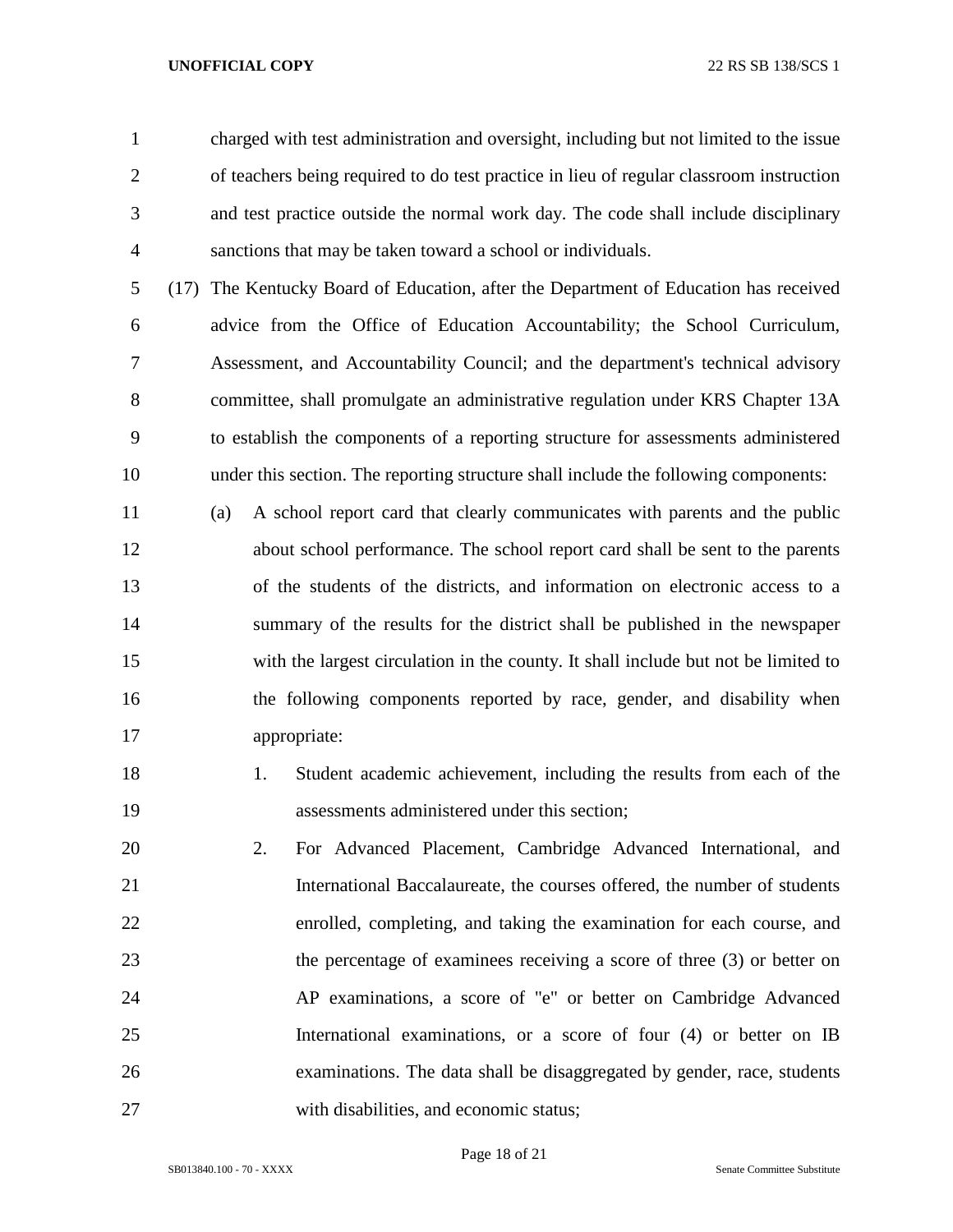| $\mathbf{1}$   |            | 3.<br>Nonacademic achievement, including the school's attendance, retention,      |
|----------------|------------|-----------------------------------------------------------------------------------|
| $\overline{2}$ |            | graduation rates, and student transition to postsecondary;                        |
| 3              |            | 4.<br>School learning environment, including measures<br>of parental              |
| $\overline{4}$ |            | involvement; and                                                                  |
| 5              |            | Any other school performance data required by the Every Student<br>5.             |
| 6              |            | Succeeds Act of 2015, Pub. L. No. 114-95, or its successor;                       |
| 7              | (b)        | An individual student report to parents for each student in grades three (3)      |
| 8              |            | through eight (8) summarizing the student's skills in reading, science, social    |
| 9              |            | studies, and mathematics. The school's staff shall develop a plan for             |
| 10             |            | accelerated learning for any student with identified deficiencies or strengths;   |
| 11             |            | and                                                                               |
| 12             | (c)        | A student's highest scores on the college admissions assessments administered     |
| 13             |            | under subsection $(5)(b)5$ . of this section.                                     |
| 14             | $(18)$ (a) | Beginning in fiscal year 2017-2018, and every six (6) years thereafter, the       |
| 15             |            | Kentucky Department of Education shall implement a comprehensive process          |
| 16             |            | for reviewing and revising the academic standards in visual and performing        |
| 17             |            | arts and practical living skills and career studies for all levels and in foreign |
| 18             |            | language for middle and high schools. The department shall develop review         |
| 19             |            | committees for the standards for each of the content areas that include           |
| 20             |            | representation from certified specialist public school teachers<br>and            |
| 21             |            | postsecondary teachers in those subject areas.                                    |
| 22             | (b)        | The academic standards in practical living skills for elementary, middle, and     |
| 23             |            | high school levels shall include a focus on drug abuse prevention, with an        |
| 24             |            | emphasis on the prescription drug epidemic and the connection between             |
| 25             |            | prescription opioid abuse and addiction to other drugs, such as heroin and        |
| 26             |            | synthetic drugs.                                                                  |
| 27             | (c)        | The department shall provide to all schools guidelines for programs that          |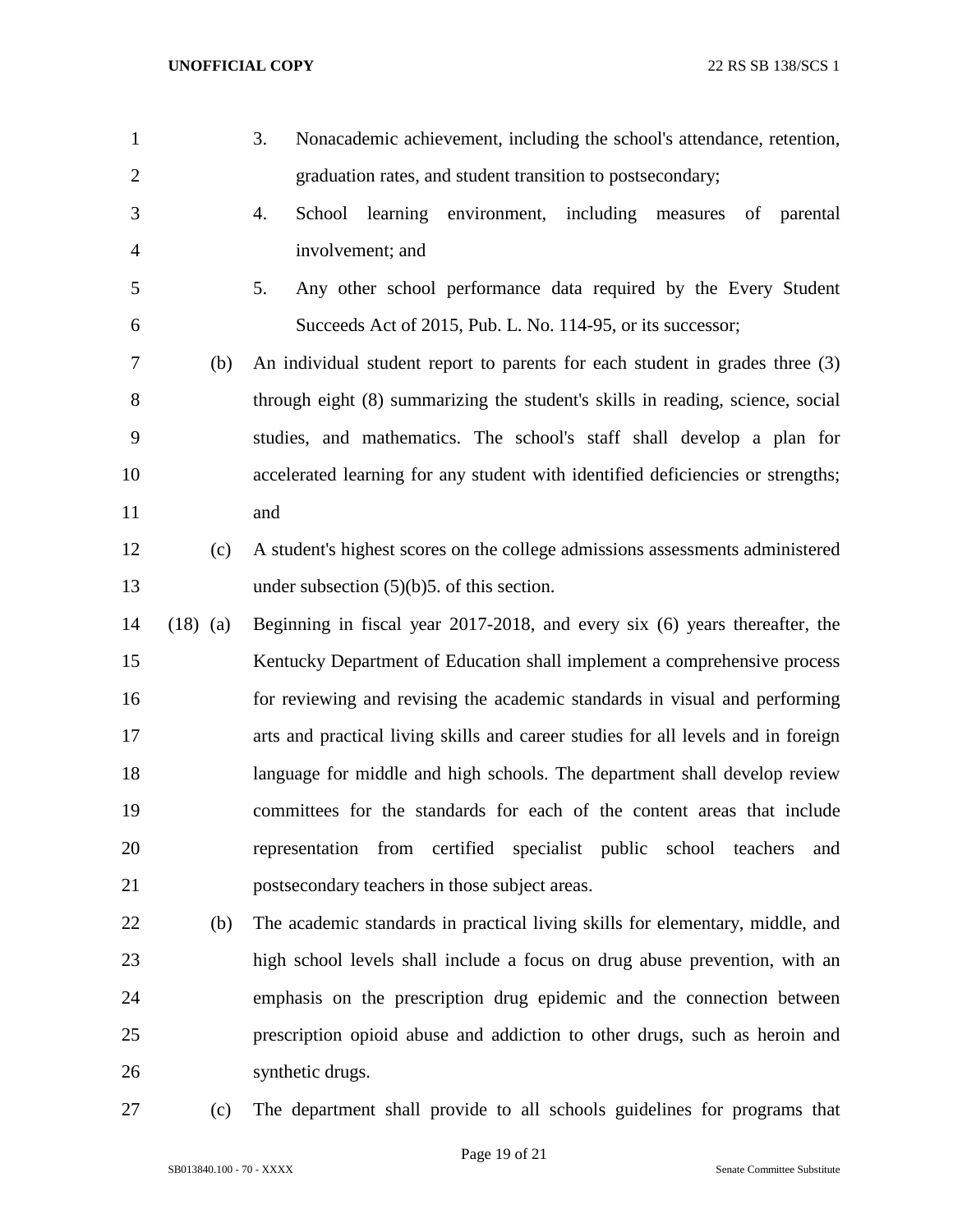incorporate the adopted academic standards in visual and performing arts and practical living and career studies. The department shall provide to middle and high schools guidelines for including a foreign language program. The guidelines shall address program length and time, courses offered, staffing, resources, and facilities.

 (d) The Kentucky Department of Education, in consultation with certified public school teachers of visual and performing arts, may develop program standards for the visual and performing arts.

 (19) The Kentucky Department of Education shall provide to all schools guidelines for including an effective writing program within the curriculum. Each school-based decision making council or, if there is no school council, a committee appointed by the principal, shall adopt policies that determine the writing program for its school and submit it to the Department of Education for review and comment. The writing program shall incorporate a variety of language resources, technological tools, and multiple opportunities for students to develop complex communication skills for a variety of purposes.

 (20) (a) The Kentucky Department of Education, in consultation with the review committees described in subsection (18) of this section, shall develop a school profile report to be used by all schools to document how they will address the adopted academic standards in their implementation of the programs as described in subsection (18) of this section, which may include student opportunities and experiences in extracurricular activities. The department shall include the essential workplace ethics program on the school profile report.

 (b) By October 1 of each year, each school principal shall complete the school profile report, which shall be signed by the members of the school council, or the principal if no school council exists, and the superintendent. The report